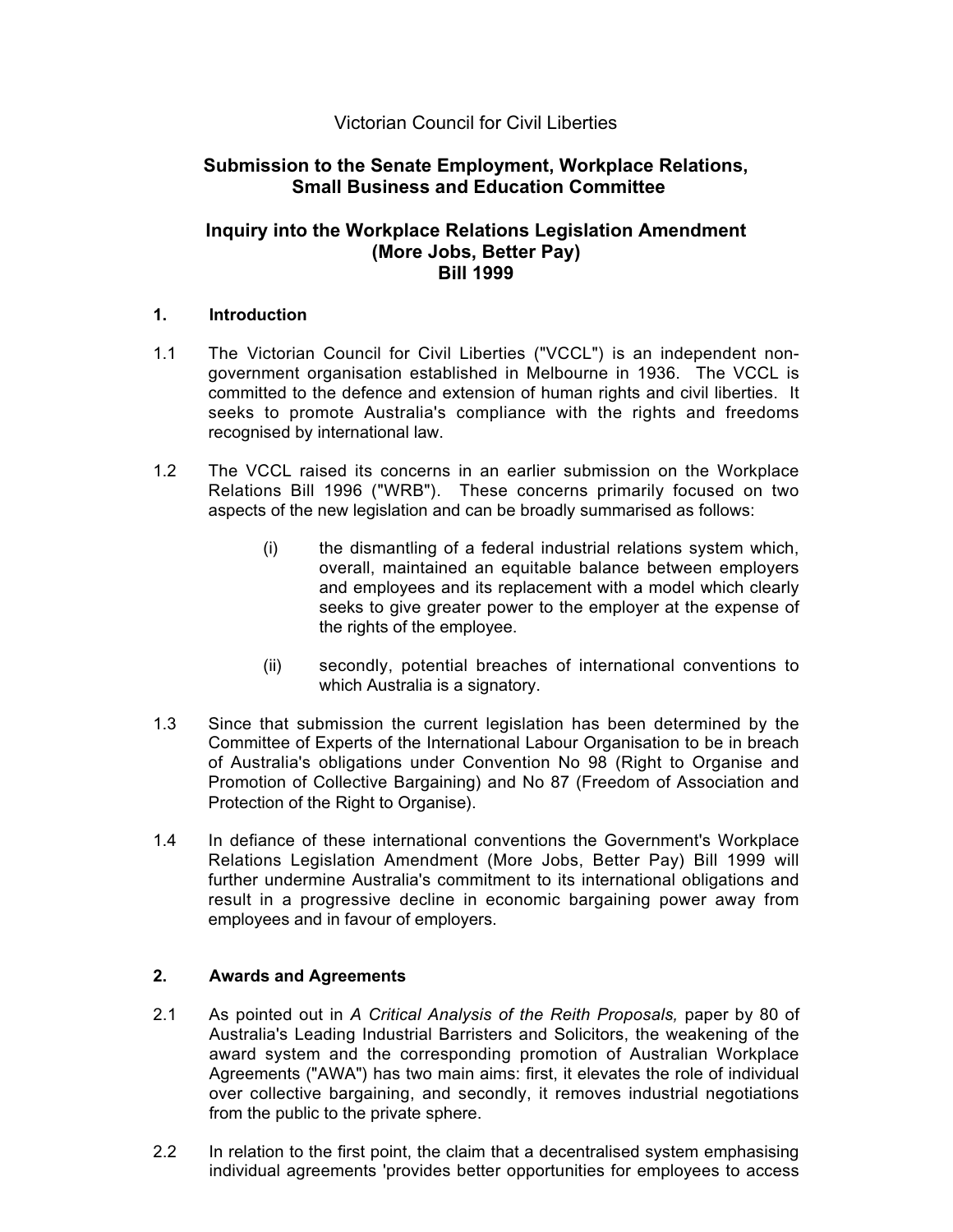enhanced wages and living conditions' rests on an erroneous premise. It assumes the existence of a level playing field between employers and employees, in addition, it also fails to recognise or understand the disparity between salaried and wage earners. The bulk of employees fall within the latter group and unlike their salaried counterparts are often placed in vulnerable and weaker positions when negotiating with powerful employers. A situation made more precarious due to the current trend in downsizing, contract and part-time work where workers quite often have no stable relationship with an employer.

- 2.3 In this context, the undermining or abolition of collective bargaining will not lead to greater conditions for workers. It is more likely to generate a downward harmonisation of wages and conditions for workers as has been demonstrated in other western economies where economic and industrial reform has instituted high levels of job insecurity, downward flexibility of wages and low costs for employers. The result has been a large shift in economic bargaining power away from employees.
- 2.4 Collective bargaining was introduced to address the imbalance in bargaining positions between employers and employees. As in the WRB, the provisions in the proposed amendments seek to undermine this principle by encouraging employers to bypass workers' organisations and seek to negotiate directly with the employee. These provisions are in breach of Article 4 of the ILO Convention No 98 which states that measures shall be taken where necessary, to promote the machinery for voluntary negotiation between employers or employers' organisations and workers' organisations, with a view to the regulations of terms and conditions of employment by means of collective agreements.
- 2.5 Furthermore, it is also intended that AWAs are no longer referred to the Australian Industrial Relations Commission ("AIRC") for assessment, likewise, Certified Agreements ("CA") can be approved on the basis of documents submitted without the need for formal hearings. This clearly undermines the important role of an independent arbitrator to ensure fair minimum wages and conditions and assess whether an employee is disadvantaged by an agreement. This proposal coupled with the fact that only basic minimum conditions need be included; that the terms of an AWA would override inconsistent terms in a collective CA even whilst the latter is operative; that the onus is now placed on the employee to initiate court action for compensation for the value of any entitlements not received under an AWA; clearly demonstrates that the new proposals are heavily weighted in favour of employers rather than aimed at producing fair and equitable outcomes for both parties.

#### **3. Freedom of Association**

- 3.1 Article 22(1) of the International Covenant on Civil and Political Rights states that 'Everyone shall have the right to freedom of association with others, including the right to form trade unions for the protection of their interests.
- 3.2 Likewise, Article 8(1) of the International Covenant on Economic, Social and Cultural Rights which deals with fundamental aspects of freedom of association for trade unions states: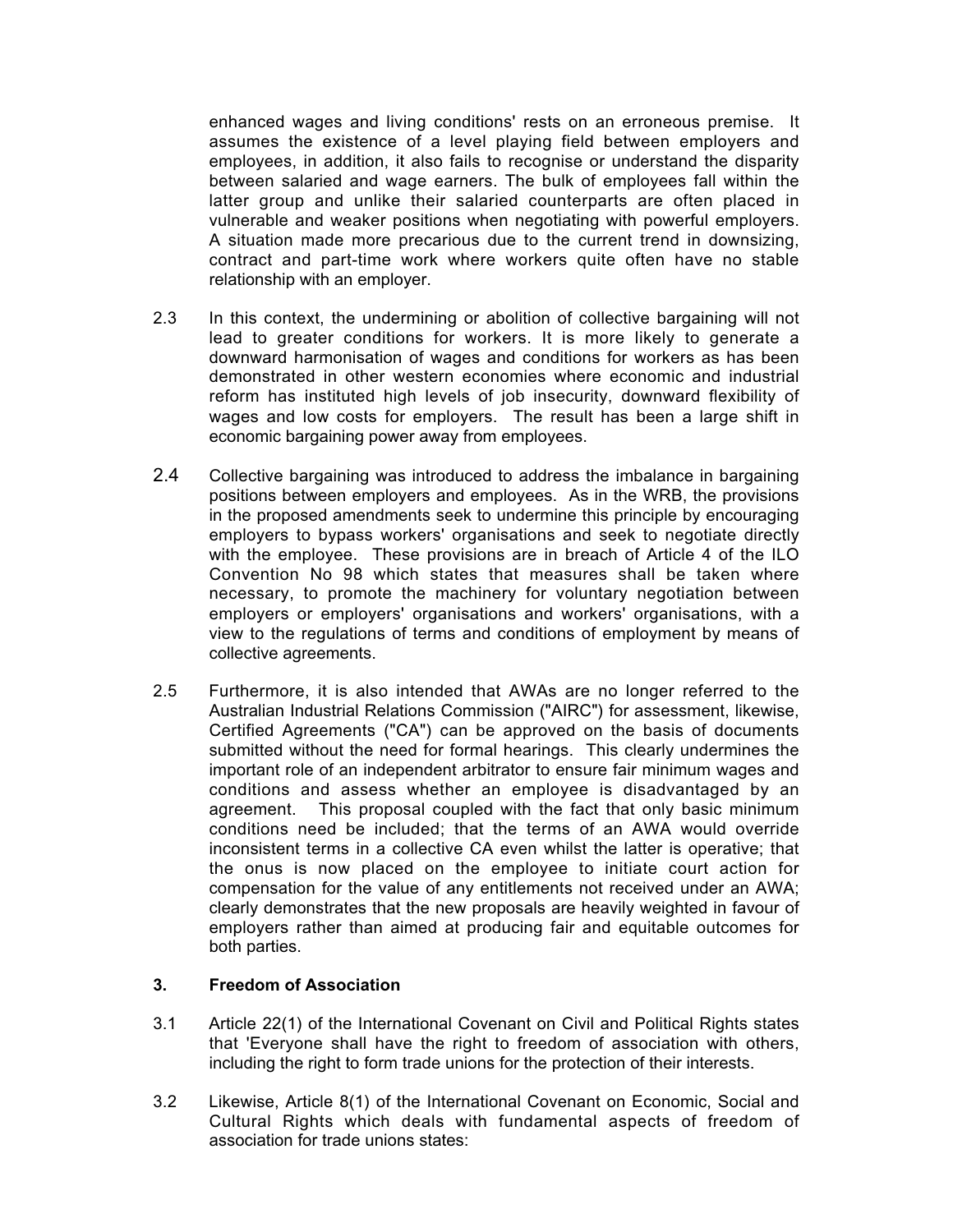The States Parties to the present Covenant undertake to ensure:

- (a) The right of everyone to form trade unions and join the trade union of his choice, subject only to the rules of the organisation concerned, for the promotion and protection of his economic and social interests. No restrictions may be placed on the exercise of this right other than those prescribed by law and which are necessary in a democratic society in the interests of national security or public order or for the protection of the rights and freedoms of others;
- (b) The right of trade unions to establish national federations or confederations and the right of the latter to form or join international trade union organisations;
- (c) The right of trade unions to function freely subject to limitations other than those prescribed by law and which are necessary in a democratic society in the interests of national security or public order or for the protection of rights and freedoms of others;
- (d) The right to strike, provided that it is exercised in conformity with the laws of the particular country.
- 3.3 The VCCL is concerned that the proposed amendments disregard Australia's commitment to the above conventions. The proposed amendments severely restrict a union's ability to enter a workplace. It is proposed that entry will only be permitted where a union member has had a written invitation from a member which will cover a period of 28 days, any extension beyond 28 days will require an additional invitation. This will limit a union's ability to investigate serious breaches of industrial law, health and safety conditions, and wage records. In addition, there is also a possibility that although a member can request confidentiality the procedure one must follow makes it easier to identify the union member who issued the invitation thus opening them up to the prospect of persecution by the company.
- 3.4 It is clear that the proposals are designed to curtail union involvement in the workplace as is the requirement prohibiting or maintaining a 'closed shop'. An interesting aspect of the proposed amendments is that they are designed to deal with only one side of the equation. Whilst closed shops are prohibited, there is nothing in the legislation dealing with a situation in which an employer demonstrates a closed shop mentality by only employing non-union members. A remedy for an employer generated closed shop is equally necessary as demonstrated in the Patrick Stevedores' case where the employer intentionally sacked the unionised workforce in a clear attempt to replace them with non-unionised employees.
- 3.5 A fair and equitable system requires that both parties be treated equally not one party at the expense of the other. In accordance with the international conventions, the issue is not whether the workforce is unionised or not, the issue is that employees have a right of freedom of association and a right to protect their interests in relation to industrial and employment issues. The Australian government is a signatory to those conventions as such it should refrain from interfering or attempting to control employee representative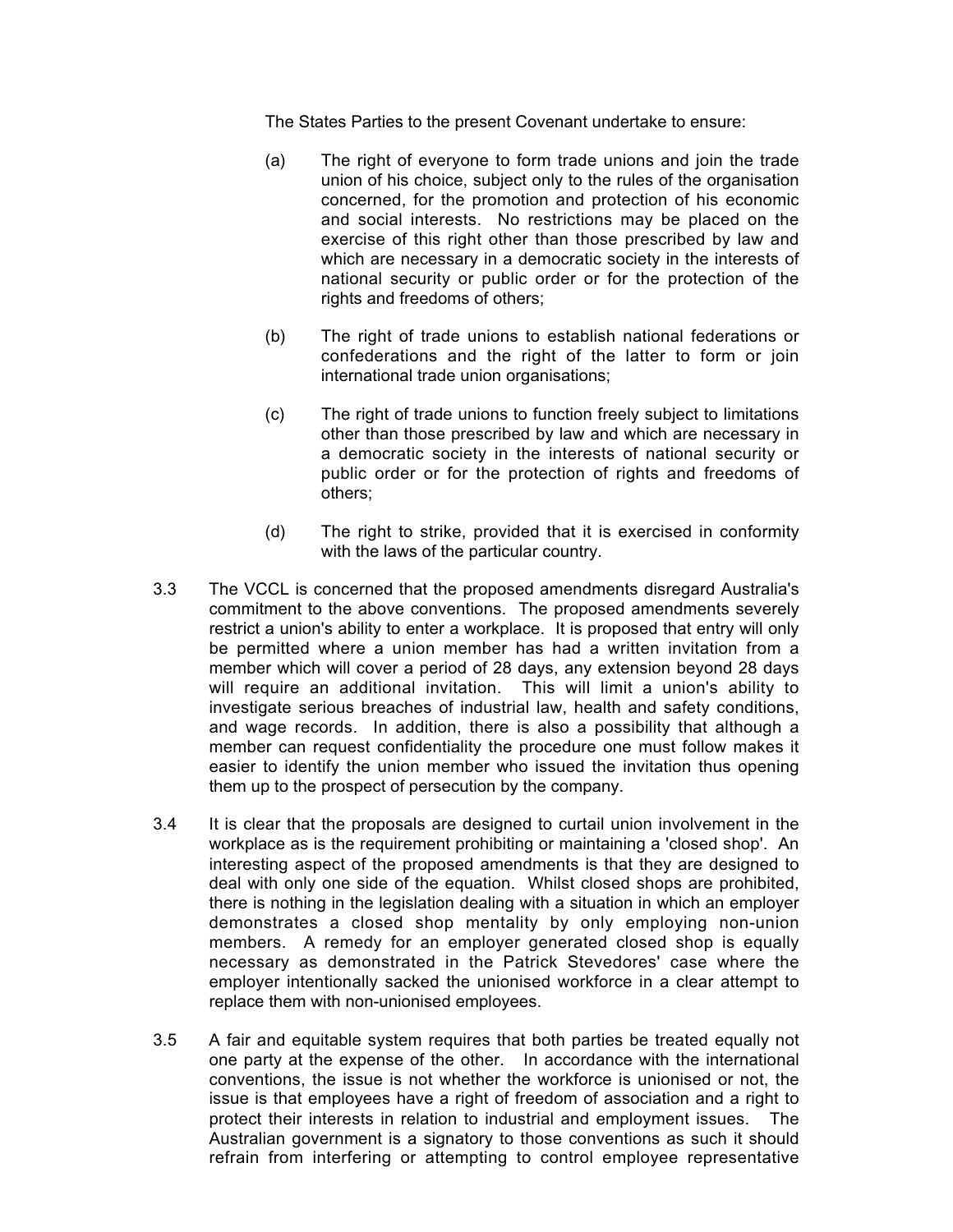organisations. The right to freedom of association requires the unrestricted right of access of unions to employees within the workplace.

## **4. Termination of employment**

- 4.1 Australia is a signatory to The Termination of Employment Convention, 1982 (No.158). That convention obliges ratifying States to establish, in conformity with the instrument, the grounds upon which a worker can be terminated from employment. It states that an employee may not be terminated by the employer unless there is a valid reason connected with the capacity or conduct of the worker or based on the operational requirements of the undertaking. Union membership, filing a complaint against an employer, acting as a workers' representative, amongst others, are not valid reasons for termination.
- 4.2 Furthermore, Article 8(1) states:

A worker who considers that his employment has been unjustifiably terminated shall be entitled to appeal against that termination to an impartial body, such as a court, labour tribunal, arbitration committee or arbitrator.

Article 9(1) states:

The bodies referred to in Article 8 of this Convention shall be empowered to examine the reasons given for the termination and the other circumstances relating to the case and to render a decision on whether the termination was justified.

## Article 9(2) states:

In order for the worker not to have to bear alone the burden of proving that the termination was not justified, the methods of implementation referred to in Article 1 of this Convention shall provide for one or the other or both of the following possibilities:

- (a) the burden of proving the existence of a valid reason for the implementation as defined in Article 4 of this Convention shall rest on the employer;
- (b) the bodies referred to in Article 8 of this Convention shall be empowered to reach a conclusion on the reason for the termination having regard to the evidence provided by the parties and according to procedures provided for by national law and practice.
- 4.3 The Government's proposed amendments stand in direct contrast to these international conventions. First, the interpretation of the word *'casual'.* The ILO convention makes it clear that a Member may exclude *workers engaged on a casual basis for a short period.* The Minister whilst acknowledging this convention berates the AIRC for not interpreting employees employed on a regular or systematic basis as casual thus bringing them within the auspices of unfair dismissal legislation.